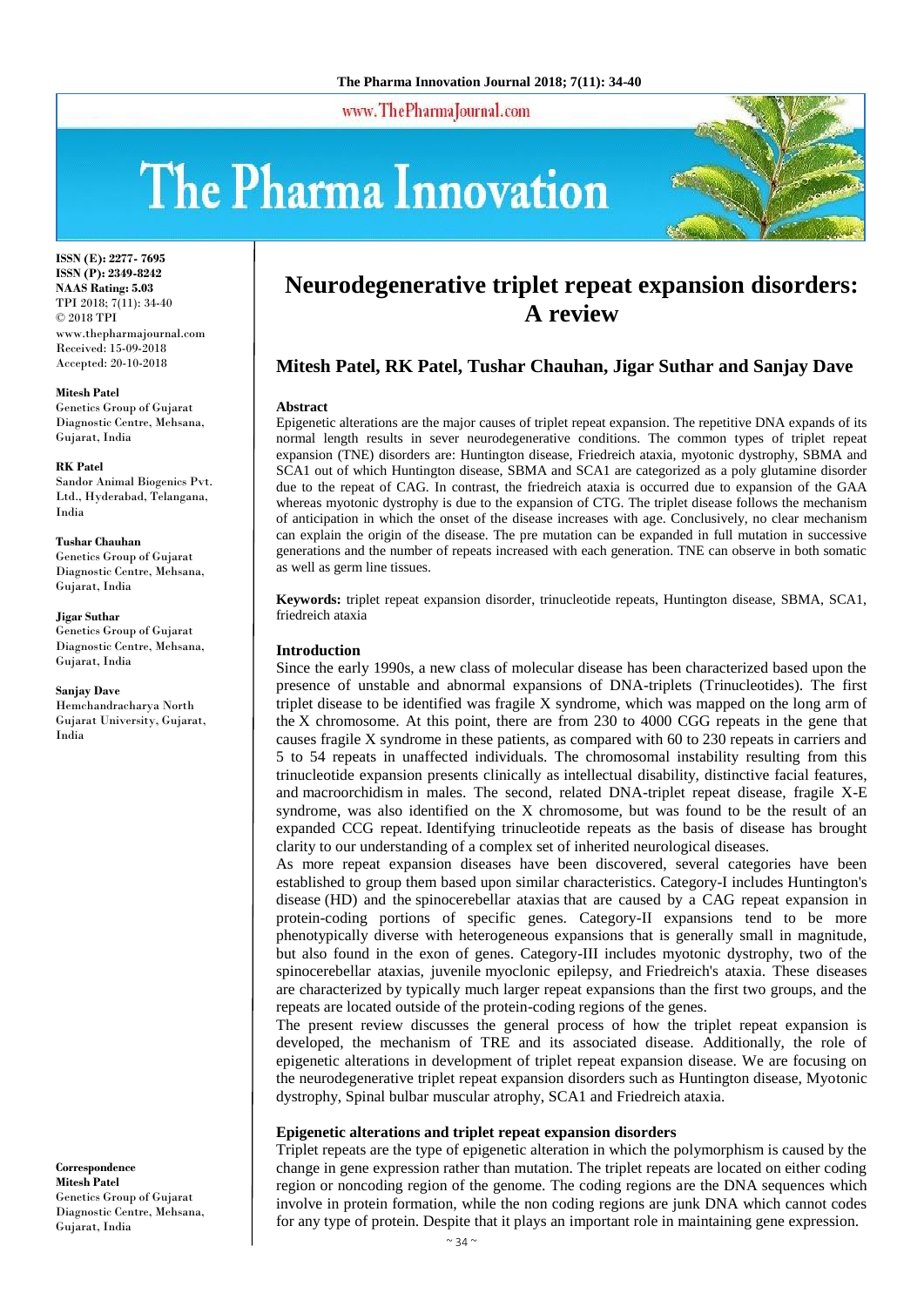The noncoding sequences present on 3' end of untranslated region works as the enzyme recognition site for completion of transcription and translation. Epigenetic alterations such as methylation, Histone modification and RNA processing involve in gene silencing (Sweatt *et al.*, 2013) <sup>[36]</sup>. In methylation, once the methyl group is added to the DNA sequence, it become transcriptionally silent. Hence, it cannot undergo gene expression process. Methylation promotes tight wrapping of DNA and it cannot go through gene expression.



Fig 1: The length of the different triplet repeats.

The expression of triplet repeat DNA is highly protected by methylation (Sweatt *et al.*, 2013)<sup>[36]</sup>. If the methyl group removed, the triplet repeat will expand and results in disease condition. The etiology of disease is different in both coding as well as noncoding region. In noncoding region the TNR alters the splicing of protein, hence alters the protein expression while in coding region TNR alters the function of the mutated protein (Budworth & Mcmurray, 2013)<sup>[2]</sup>.

The noncoding or junk DNA of our genome is located in the satellite region of the chromosomes. Specifically, the TNR sequences are located at microsatellite consist of 30% portion of the human genome. Actually, the alteration in the length of the DNA provides additional diversity in the species. However, the rapid change in human genome is unaccepted. So it resists the rapid changes (as like TNR expansion) that could be deleterious (Budworth & Mcmurray, 2013)<sup>[2]</sup>. TNRs are largely divided into two regions: Coding and non

coding region. However, TNRs are more common is noncoding regions. Fragile X syndrome, Friedreich ataxia and spinocerebellar ataxia type 7 and type 1 are the type of TNR disorders common in non coding DNA sequences whereas the Huntington disease is the type of TNR disorder of the coding sequence (Pook, 2012)  $^{[25]}$ . The trinucleotide repeats has two important properties, in each successive generation the repeat tends to expand. However, the contraction of repeat is never reported. Secondly, the repeat instability is observed in both somatic and germ line cells (Cummings & Zoghbi, 2000)<sup>[4]</sup>. The triplet repeat expansion disease of the coding region is located in exon while the triplet repeats in noncoding regions are located on 3' untranslated region, 5' untranslated region or introns. The complete list of triplet repeat disorder of the coding region and noncoding region are listed in the table below.

**Table 1:** The location, repeat, gene and range of triplet repeats on non coding region

| <b>Disease</b>                         | Gene             | Location | <b>Repeat</b> | Normal range | <b>Full mutation</b> |
|----------------------------------------|------------------|----------|---------------|--------------|----------------------|
| Myotonic Dystrophy type 1              | <b>DMPK</b>      | $3'$ UTR | <b>CTG</b>    | $5 - 37$     | >50                  |
| Myotonic Dystrophy type 2              | <b>CNBP</b>      | Intron 1 | <b>CCTG</b>   | <30          | 75-11000             |
| Fragile X mental retardation (FRAXA E) | AFF <sub>2</sub> | $5'$ UTR | GCC           | $4 - 39$     | >200                 |
| Friedreich ataxia                      | <b>FXN</b>       | Intron 1 | GAA           | $5 - 30$     | 70-1000              |
| Fragile X syndrome                     | FMR1             | $5'$ UTR | CGG           | $6 - 50$     | 200-4000             |
| Huntington disease like 2              | JPH <sub>3</sub> | Exon 2A  | <b>CTG</b>    | $6 - 27$     | $35 - 57$            |
| SCA <sub>8</sub>                       | ATXN8OS          | $3'$ UTR | <b>CTG</b>    | 15-34        | 89-250               |
| SCA <sub>12</sub>                      | PPP2R2B          | $5'$ UTR | CAG           | $7-28$       | 66-78                |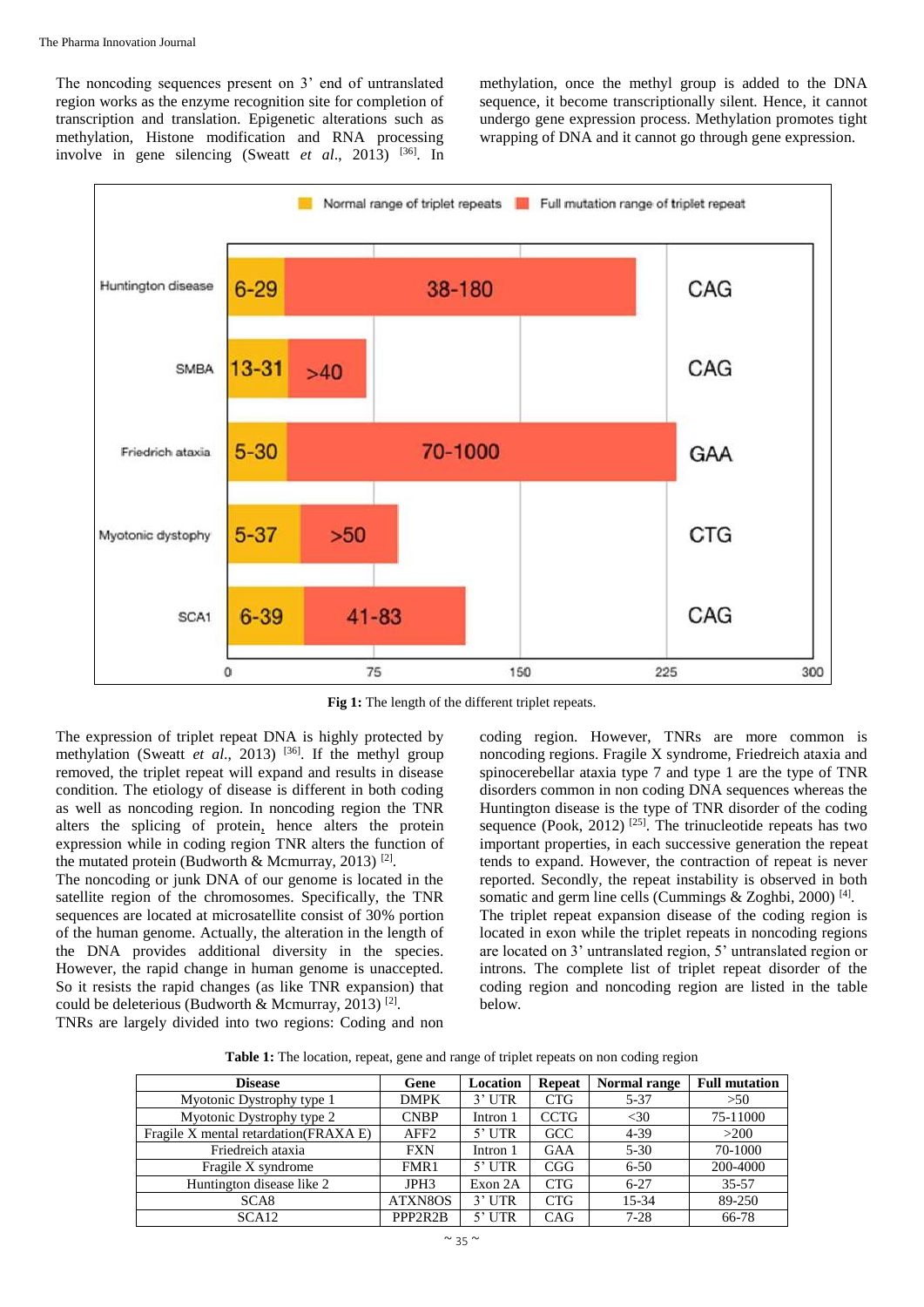#### **Mechanism of triplet repeat expansion**

Several mechanisms such as DNA structure in TRE, mismatch repair during TRE, strand slippage and DNA polymerase pausing in TRE are support the TRE. The best suitable model organism for studying TRE mechanism is *E. coli*.

The packaging of DNA starts with the formation of nucleosome assembly. The nucleosome assembly is a complex arrangement of DNA with the protein. The 146bp long stretch of DNA is wrapped on the histone octamere (having Histone H2A, H2B, H3 and H4) (Loscalzo & Handy, 2014) [16]. As the nucleosome assembly becomes tight, the transcription efficiency of DNA will decrease. CTG repeats more than 250 will suppress the activity of transcription (Wells 1996)  $[40]$ . The structure of DNA in TRE is different from the native B- form DNA. The non B form of triplet repeat DNA of CTG and CGG is called as toroids. The repeats of approximately 81 bp are present in helical structure of toroidal DNA. The DNA in a helical structure is curved and paired in duplex hence it is also called as H form DNA. The H form of the DNA is non prevalent in nature with having triplet strand. The formation of non B form toroidal DNA causes triplet repeat to expand by the mechanism of strand slippage (Sinden *et al.*, 2002)<sup>[32]</sup>.

Actually, the process of triplet repeat expansion follows the non Mendelian pattern of inheritance. Polymerase pausing strongly supports these findings. The strand slipping is another important mechanism which explains the expansion of triplet repeat expansion. The Okazaki initiation zone (OIZ)

present on the lagging strand is the primary site for the expansion of the triplet. The process of triplet expansion is triggered by the strand separation during replication or by the DNA unwinding. The process of leading strand and lagging strand synthesis is different from each other, the coordination of strand synthesis of leading and lagging stand is important to control the coordination, the OIZ remain initially single stranded. Hence, the triple repeat present on the lagging stand fold into secondary DNA structures called as hairpin loop (Siyanova & Mirkin, 2001) <sup>[33]</sup>. This secondary structure is unusual and different than the B form of DNA. The secondary structure becomes more and more stable at lagging strand it slows down the process of replication by hindering at the replication fork. It also slows down the polymerase activity. However, the proteins are involved in DNA replication and repair may help in stopping expansion. The mechanism of strand slipping involves the process of polymerase pausing during replication. Here mesh up in polymerase activity leads to strand slippage. The DNA synthesis by polymerase is stopped at triplet repeat. Once it recognizes the triplet repeats are more than the normal one it pauses the activity. However, *in vitro*, the pause can be removed by heating at  $70^{\circ}$ C (Wells, 1996) [40] . When the triplet repeat in dsDNA is increased the pausing of polymerase is also increased. Hence, non B form "toroid DNA" (also called as H- DNA) is formed which blocks the polymerase progression. The entire strand misses the replication and mismatch repair, subsequently inherited into the next DNA replication cycle.

**Table 2:** Triplet repeats expansion disorders in coding region of the DNA: gene, location, repeats and range of disease.

| <b>Disease</b>            | Gene               | Location | <b>Repeat</b> | Normal range | <b>Full mutation</b> |
|---------------------------|--------------------|----------|---------------|--------------|----------------------|
| <b>Huntington Disease</b> | IT15               | Exon 1   | <b>CAG</b>    | $6 - 29$     | 38-180               |
| DRPL                      | ATN1               | Exon 5   | CAG           | $6 - 35$     | 49-88                |
| SCA <sub>1</sub>          | ATXN1              | Exon 8   | CAG           | $6 - 39$     | 41-83                |
| SCA <sub>2</sub>          | ATXN <sub>2</sub>  | Exon 1   | CAG           | $<$ 31       | 32-200               |
| SCA <sub>3</sub>          | ATXN3              | Exon 8   | CAG           | $12 - 40$    | 52-86                |
| SCA <sub>6</sub>          | <b>CACNA1A</b>     | Exon 47  | CAG           | < 18         | $20 - 33$            |
| SCA7                      | ATXN7              | Exon 3   | CAG           | $4 - 17$     | $36 - 5460$          |
| SCA17                     | <b>TBP</b>         | Exon 3   | CAG           | $25 - 42$    | $45 - 66$            |
| <b>SMBA</b>               | AR                 | Exon 3   | CAG           | 13-31        | >40                  |
| Synpolydactyly II         | HOXD <sub>13</sub> | Exon 1   | <b>GCG</b>    | $1 - 15$     | >21                  |
| Cleidocranial dysplasia   | RUNX2              | Exon1    | <b>GCG</b>    | $2 - 17$     | $>26$                |
| <b>HFGS</b>               | HOXA13             | Exon 1   | <b>GCG</b>    | 12           | >17                  |
| <b>XLMR</b>               | <b>ARX</b>         | Exon 2   | <b>GCG</b>    | 16           | >17                  |
| <b>OPMD</b>               | PABPN1             | Exon 1   | <b>GCG</b>    | 10           | >11                  |

Here, in strand slippage the loop created by the repeated nucleotide stops the activity of the polymerase therefore polymerase is temporarily released from the site of replication. Meanwhile, the repeats are paired with the repeats of another stand and replicated. Ultimately, the repeat numbers are increased in each replication cycle due to the polymerase pausing. Multiple slippages may form which are skipped by the polymerase and continues the triplet repeat expansion. The strand slippage mechanism has limited to some repeats, not all repeats can follow this mechanism (Siyanova & Mirkin 2001)<sup>[33]</sup>.

Inadequate level of replication protein leads to expansion. The protein MSH2 and MSH3 complex can repair the mismatch bases in replication. Once the unusual hairpin structure is formed, immediately, the MSH2/MSH3 complex binds strongly to the loop. But the low level of ATPase activity results in non-functionality of this complex. Hence, instead of repairing it, the complex stabilizing the hairpin loop of triplet repeat (Siyanova & Mirkin, 2001)<sup>[33]</sup>.

Mismatch repair during the TRE is another mechanism which is more prominently accepted. *In vitro* studies on *E.coli* suggest that during replication, the single stranded loop of triplet repeat is formed which creates the hairpin like structure (Sinden *et al.*, 2002)<sup>[32]</sup>. This unstable hairpin structure is skipped by the polymerase during the proofreading of the mismatch repair. The loop is highly unstable and expands in subsequent generations. As the prokaryotic and eukaryotic mismatch proteins are same, similar mechanism is applicable for Hunan DNA as well. When plasmid containing CTG repeats more than 100 were grown for about 100 generation indicates that over 85% of the colonies contains the full mutation as compared to the parental strains. This result supports the mismatch repair mechanism involve in CAG repeat expansion (Wells, 1996)<sup>[40]</sup>.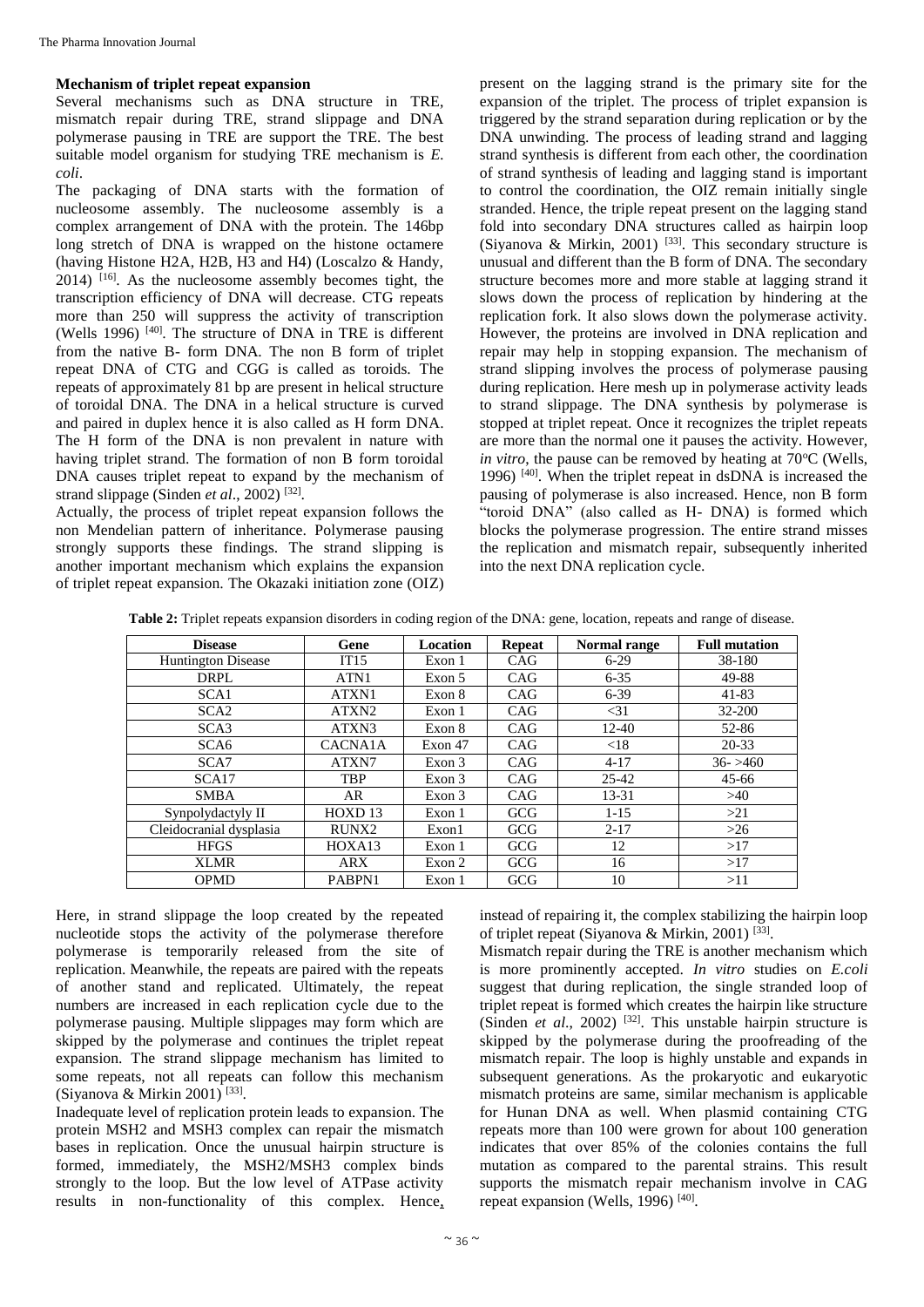#### **Huntington disease (HD)**

Huntington disease is an autosomal dominant disorder (Paulsen *et al*., 2008) [21] previously, called as dancing disorder or epidermic dance (Molon, L Reyes, 2010) [18], the Huntington disease was first reported by George Huntington in 1872. However, the occurrence of the syndrome was seen since 1600. The prevalence of the disease was reported since 1374 (Molon, L Reyes, 2010) [18]. In 1993, with the help of the DNA studies, it was confirmed that the Huntington disease is occurring due to the abnormal growth of triplet nucleotide repeat of CAG. The condition earlier was called as a Huntington chorea or chorea (Molón, L Reyes, 2010; Rawlins *et al*., 2016) [18, 28]. The Huntington disease is prevalent 1 in 10,000 individual globally (Strobel, 2013)<sup>[35]</sup>. The disease is most prevalent in Caucasian population. It is a type of polyglutamine disorder.

The disease is originated because of the progression of intermediate CAG repeat into full mutation in germ-line cells (Paulsen *et al.*, 2008)<sup>[21]</sup>. Hence it is inherited into the next

generations (Rao *et al*., 2017) [27]. The Huntingtin protein encoded by the *IT15* gene (Warren, 1993)<sup>[34]</sup> is located on the chromosome 4 (Pidgeon & Rickards, 2013; Strobel, 2013)<sup>[23,</sup> 35]. CAG repeat is located at 5' untranslated region of the *IT15* gene. Herein, HD disease the abnormal repeat number of CAG is responsible for the development of the disease. Normally, 5 to 15 CAG repeats are present in all individuals. 26 to 39 repeat numbers are intermediate which is more prone to the disease. In intermediate region, the range of 36 to 39 CAG repeats are called as incomplete penetrance in which the symptoms may be observed very late onset of age. The full mutation is observed in the repeat more than 40. The CAG codes for the amino acid glutamine hence, the disorder is often named as a polyglutamine track or polyQ disorder  $(Ashley and Warren, 1995)$ <sup>[1]</sup>. Generally, the repeats are present in the 5' untranslated regions. Nonetheless, when the repeat numbers are exceeded more than 28, it may show the instability in replication (Walker, 2007)<sup>[39]</sup>. Replication leads expansion in 73% cases of unstable repeat numbers.



**Fig 2:** The location of different types of triplet repeats on the gene

It is a type of neurodegenerative disorder, is mainly involved in nervous system and brain (Rao *et al*., 2017) [27]. Motor and cognitive disabilities are generally reported in HD patients so it is characterized as Neuro-degereative disorder. Feeling sad, socially inactive, rigid muscle contraction, jerky body movements, slow and abnormal eye movements, difficulty in swallowing and talking, insomania, fatigue or loss of energy, difficulty in focusing on a task, lack of impulse control, acting without thinking, lack of behavioral flexibility and other motor disorders are common in Huntington disease. The activity of mitochondrial enzyme is greatly reduced in HD patients especially, complex II and complex III activity, is decreased as compared to complex I and II. Further, the activity of enzyme pyruvate dehydrogenase is decreased in HD patients. The progression of disease is observed in both somatic as well as germ line cells, hence it can inherit into the next generation (Rao *et al.*, 2017)<sup>[27]</sup>.

Juvenile Huntington is reported in approximately 10% of the total disease population and the disease symptoms appear at the age between 10 to 20 years. In juvenile Huntington, learning and understanding difficulties at school in early life

is very common (Roos, 2010)<sup>[31]</sup>. However, Juvenile HD disease is very rare because the disease strikes late onset of age of 35 to 50 or above. The full mutation is caused by the repeats more than 41 in juvenile HD, the repeat numbers may increase more than  $55$ (Walker, 2007) <sup>[39]</sup>. The Huntington disease originated paternally (Reyes,  $2010$ ) <sup>[18]</sup>. The process of spermatogenesis is more unstable as compared with oogenesis so the prevalence of full mutation is very high in male as compared with females (Reyes,  $2010$ )<sup>[18]</sup>.

The most common causes of death in HD are pneumonia and suicide. The suicide tendency is reported very high in HD patient. Hypokinesia, akinesia and bredykinesia are very commonly observed in HD patients along with the rigid slower pace of activities. Depression, apathy, weight loss is observed as well. Peoples of HD have usually low self-esteem with guilt feelings and anxiety. At the early stage, the hyper sexuality is a major problem associated with HD (Roos, 2010) [31]. The possible mechanism which eventually responsible for death are: mitochondria enzyme dysfunction, dysregulation of transcription, exitotoxicity, apoptosis (Pidgeon and Rickards,  $2013$ )  $^{[23]}$ .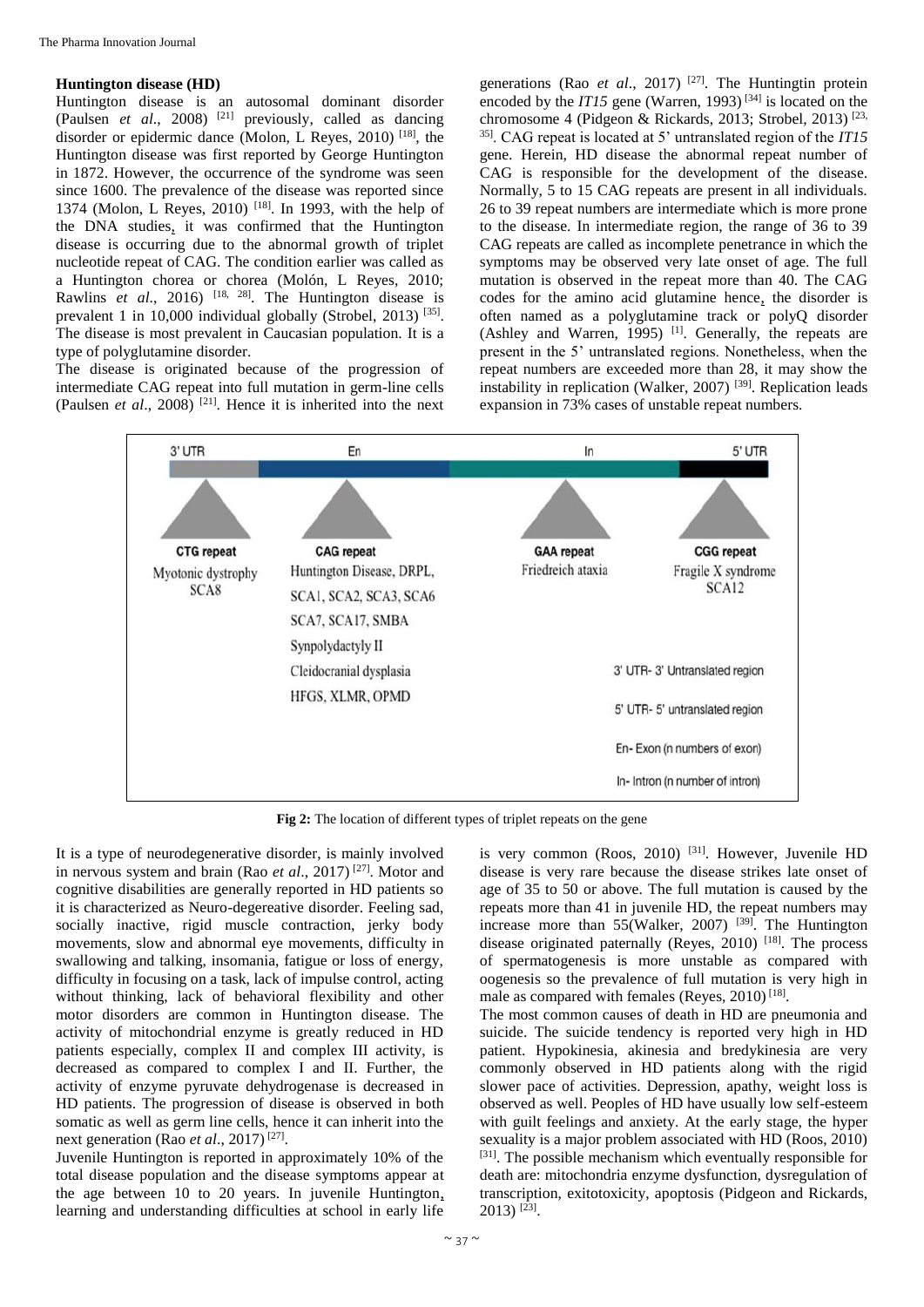# **Myotonic dystrophy (MD)**

Another type of TNR disorder is myotonic dystrophy. It is an autosomal dominant disorder caused by the expansion of CTG repeats (Cardoso and Marques, 2018) [39]. The prevalence of MD is 1 in 8000 individuals globally (lesja, 2014)  $[19]$ . Prevalence of MD is reported in India as well. The CTG repeat is located on the 3' untranslated region of the dytrohphia myotonica protein kinase (DMPK) gene, again it is non coding type of triplet repeat (Mankodi, 2014). The gene DMPK is located on the chromosome number 19 at 19q13.0 (Dahlqvist *et al*., 2014; Ray, 1989) [5, 8]. The two most common types of MD are reported: MD type 1, named Steinert's disease and MD type II, named proximal MD (Grunseich *et al.*, 2014; Huang & Kuo, 2013)<sup>[9, 11]</sup>. MD type 1 is caused by the CTG repeat, whereas MD type II is caused by CCTG (Yum *et al*., 2017) [41]. Myotonic dystrophy is the most common type of dystrophy observed in humans. Several hypotheses which support the expansion of CTG repeat in MD are explained here.

The scarcity of kinase which results in dystrophy is occurred by the blockage of DMPK gene, primary transcript. The RNA retains in nuclei therefore it cannot processed for post transcriptional modification at cytoplasm result in MD.

However, experiments of knockout mice indicated that the proposed hypothesis is not always supported in case of heterozygous (Mankodi, 2014).

In another hypothesis, CTG repeats expansion at the 3'end result in repression of *SIX5* gene. The gene *SIX5* is located downstream to the gene DMPK, which regulates the muscle cell differentiation. Expansion of CTG repeat makes structural changes in surrounding chromatin structure, hence the *SIX5* gene activity is affected by CTG expansion. Experiment on knockout mice indicates that dystrophy is observed in each case of homozygous and heterozygous. However, major features of dystrophy are not seen (Siyanova and Mirkin, 2001) [33] .

The third hypothesis is widely and most promisingly accepted. The muscle specific RNA processing is altered by the CUG binding protein. Certainly, CUG repeats present on the RNA of DMPK gene promotes binding of several proteins like CUGBP1 which hinders in RNA processing, specifically in muscle specific tissue (Mankodi, 2014). MD characteristics are observed in transgenic mice containing more than 250 CUG repeats in DMPK RNA (Siyanova and Mirkin, 2001) [33] .

**Table 3:** The location, inheritance pattern, gender bias and types of mutation in genes responsible for neuro degerative triplet repeat expansion disorder.

| Gene        | <b>Location of chromosome</b> | Inheritance pattern | Gender bias   | <b>Disease</b>     | <b>Mutation type</b> |
|-------------|-------------------------------|---------------------|---------------|--------------------|----------------------|
| <b>DMPK</b> | 19a13                         | Autosomal dominant  | Maternal      | Myotonic dystophy  | Gain of function     |
| X25         | 9q13-21.1                     | Autosomal recessive | Maternal      | Friedrich ataxia   | Loss of function     |
| AR          | Xa13-21                       | X linked recessive  | Not specified | <b>SBMA</b>        | Gain of function     |
| IT15        | 4p16.3                        | Autosomal recessive | Paternal      | Huntington disease | Gain of function     |

The normal range of the CTG repeat is  $5$  to  $37$  (Huang  $\&$ Kuo, 2013) <sup>[11]</sup>, repeats range between 38 to 50 are the premutation condition which is responsible for the "anticipation" (Prendergast *et al.*, 2010) <sup>[26]</sup>. The process in which the length of the repeats increased as compared to their parents is called as the process of anticipation (Yum *et al.*, 2017)<sup>[41]</sup>.

Myotonic dystrophy having the characteristic of muscular weakness, muscle wasting and muscular myotonia and dystrophy (Cardoso and Marques, 2018; Mankodi, 2014)<sup>[39]</sup>. Furthermore, cardiac defects (Hahn and Salajegheh, 2016)<sup>[10]</sup>, premature balding in male and cataracts are observed in some cases. MD shows clear anticipation. The mechanism of inheritance of DM repeat expansion is still unclear because the repeat expansion or contraction is not depends on the any of the parents (Warren, 1993)<sup>[34]</sup>.

# **Friedreich ataxia**

It is an autosomal recessive disorder observed without the anticipation. It is caused by the GAA repeat expansion on non coding region of *fraxatin* gene also called as *X25*. Hypermethylation in *X25* gene results in transcriptional silencing and reduced expression of *X25* gene. Iron homeostasis and respiratory dysfunctions are commonly observed in Friedriech ataxia. Hence fraxatin deficiency results in oxidative stress, cellular degeneration and mitochondrial dysfunction at cellular level (Grunseich *et al*., 2014; Cummings & Zoghbi, 2000)<sup>[9, 4]</sup>. Friedriech ataxia is the most prominent trinucleotide repeat disorder observed worldwide. It is a form of ataxia with cardiomyopathy with diabetes mellitus. Areflexia and dysarthria are observed as well. Hypermethylation in the GAA repeats located in the first intron of the *X25* gene is responsible for Friedriech ataxia.

Transcriptional blockage, disturbance in enhancer activity and abnormal spicing are some of the possible mechanisms which cause the transcriptional silencing of X25 gene. In 1998, Bidichandani el al., first reported that the expansion of GAA trinucleotide repeats in Friedriech ataxia may be associated with an unusual DNA structure. Later on, several studies supports the finding that the expansion of GAA repeats of intron 1 X25 gene causes structural deformities in DNA. Interestingly, the variation in the expansion of GAA repeats is observed between somatic and germ line cells (Patel and Isaya, 2001)<sup>[20]</sup>.

Fraxatin is a mitochondrial protein loss of the function leads to the accumulation of iron in mitochondria, which results in hypersensitivity in oxidative stress. Unregulated iron homeostasis causes cell damage. Yet, the role of iron deficiency is still questionable in Friedriech ataxia (Siyanova and Mirkin, 2001)<sup>[33]</sup>.

# **Spinal- bulbar muscular atrophy**

Kennedy's disease often called as SBMA is a type of X linked recessive atrophy (Jordan & Lieberman, 2008)<sup>[13]</sup>. A type of atrophy which mostly occur in spinal muscle, proximal limb muscles and bulbar muscle in chewing and facial muscles. The disease was first explained by the Japanese neurologist, Kawahara. Later on the disease was completely described by the Kennedy in 1968 (Tanaka *et al*., 2012) [37] . The adult onset of the disease is seen between age of 30 and 50 years. Tremor, muscle cramps and fatigue are also commonly seen in SBMA (Lindsay E. Rhodes, 2012). Additionally, glucose intolerance, liver dysfunction is observed in some cases. The prevalence of SBMA has been estimated 1 in 40,000 in areas of high ascertainment (Masahisa Katsuno, 2003) [17] .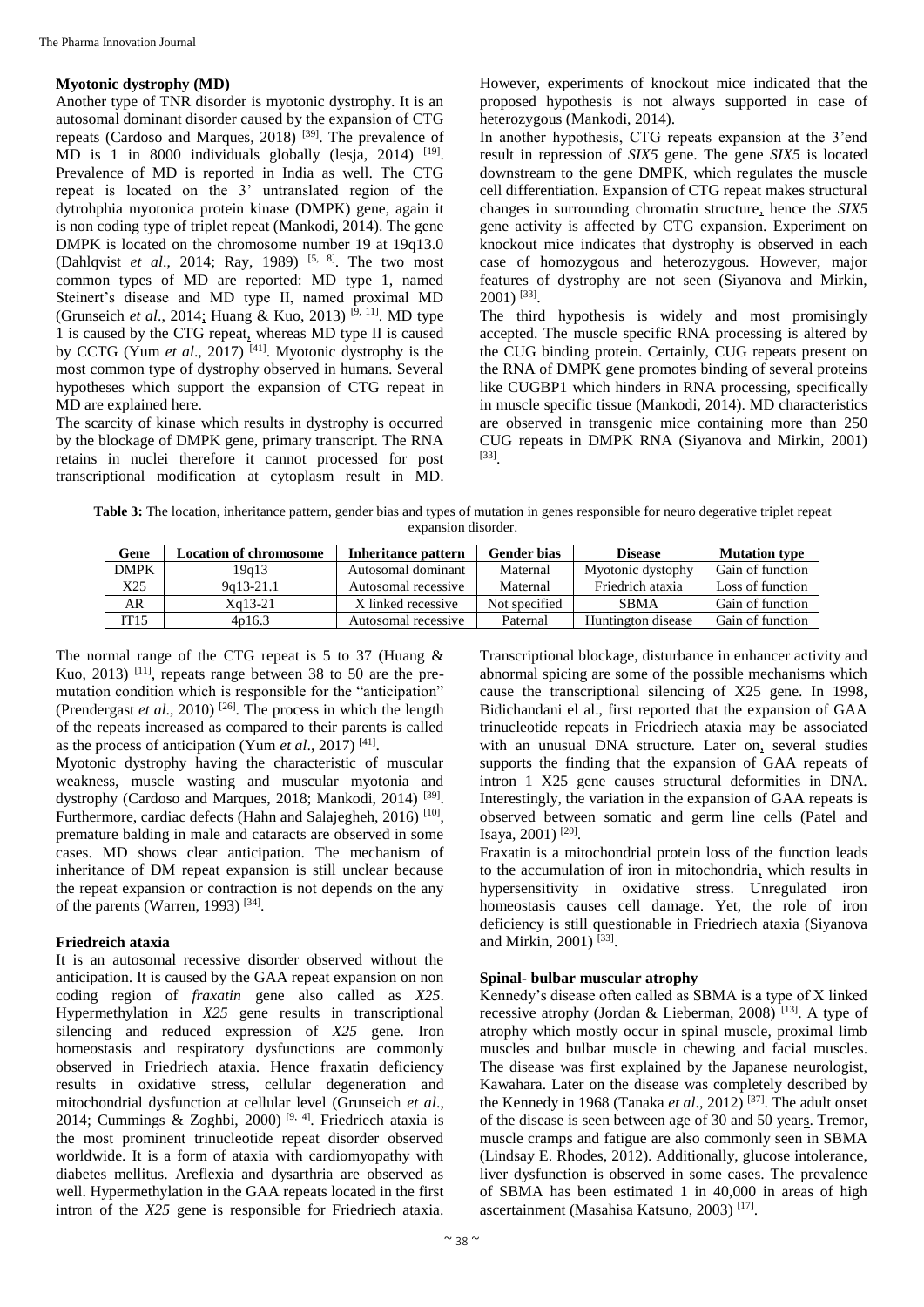Due to the origin of occurrence, individuals may feel weakness, cramping, problem in chewing, gynaecomastia and fasciculation. At a later stage of life individual may suffer from azoospermia and testicular atrophy. The gene *AR*  (Grunseich *et al.* 2014)<sup>[9]</sup> is located on the X chromosome at Xq11.0 to Xq12.0. CAG repeats present on the coding exonic region of *AR* gene (Jobsis *et al.*, 1995) <sup>[12]</sup>. The *AR* gene is an androgen receptor gene, which can induce its gene expression after binding with the ligand. It is a type of receptor which cannot be activated without an appropriate ligand (Zelinkova et al., 2016)<sup>[42]</sup>. Dihydrotestosterone and testosterone are two major ligand for binding of *AR* gene (Freeman *et al*., 2012; Nelson, 2013). The *AR* gene is hormone receptor of the steroid hormones made up of DNA binding domain, ligand binding domain and amino terminus domain (Tanaka *et al*.,  $2012$ ) [37]. Full mutation is observed in exonic region having CAG repeats between 40 to 60. CAG repeats between 12 to 30, is described as a premutation condition which is most prone to expand into full mutation. The chance of full mutation is higher in case of parental transmission because of the instability in spermatogenesis (Stephen T warren, 1993) [34] .

Here in the case of SBMA, the muscle weakness is correlated with the number of repeats (Rocchi and Pennuto, 2013)<sup>[30]</sup>. Additionally, the number of the repeat is also correlated to the age of onset anticipation. For example, the largest CAG expansion with 51 repeats had age of onset in late thirty. However, muscle weakness is observed at an age between 50 to 60 with repeats less than 51 (Stephen T warren, 1993)  $[34]$ . The CAG repeat over 38 to 62 leads to full mutation of the disease. Yet, the range of the disease is 9 to 36. The neurological degeneration caused by the fragmentation of *AR* gene located in the nuclei of the cell. Mild AIS symptoms are seen in SBMA such as feminized skin, less hair, azoospermia, oligospermia and gynecomastia (Jordan and Lieberman, 2008; Tanaka *et al*., 2012) [13, 37] .

As the mutation causes the testicular disfunction, it is strongly associated with the male infertility. Even though, genotypical the individual is male (XY), they have external female characteristics. Definitely, it is a gain of function mutation which is strongly associated with abnormal male testicular development, with or without muscular atrophy (Warren, 1993) [34] .

# **Spinocerebellar ataxia type1 (SCA1)**

SCA1 inherited as an autosomal dominant disorder (Longshore and Tarleton, 1996) [15] which is characterized by progressive Neuro-degenerative disorder. Due to the loss of Neurons in spinocerebellar track, SCA1 exhibits wide range of neurological symptoms such as motor and muscle weakness, ophthalmoparesis and ataxia (Warren, 1993)<sup>[34]</sup>. Typically, the symptoms are observed at late forties (Kumaran *et al.*, 2014)<sup>[14]</sup>. It is also a kind of poly glutamine disorder (Paulson, 2009; Warren, 1993)<sup>[34]</sup>. The CAG repeats of SCA1 are located on the *ATXN1* gene (Platonov *et al*. 2016) [24], exon 8 and chromosome 6. Approximately 2 in 100,000 suffer from SCA1 (Rengaraj *et al*., 2005) [29]. CAG repeats ranging between 6-39 are observed in normal individuals. The intermediate condition ranges between 36-38 whereas the full mutation occurs with a repeat number more than 39 to 44 (Vishwakarma *et al*., 2018) [38]. Anticipation has been most common in SCA1 indicates that the severity of disease increased as into the successive generations (Warren, 1993) [34]. SCA1 is observes in 30s and 40s (Kumaran *et al*.,

 $2014$ )  $^{[14]}$ . The juvenile form of the disease is more severe and individual may die within 16 years. Slurry speech, unbalancing in downstairs, lack of control are commonly observed. Problem in choking of food and drink may also observe in some cases. As the disease becomes more severe other signs related to ataxia are prominently observed such as dysmetria, dysdiadochokinesia, and hypotonia become apparent (Warren, 1993)<sup>[34]</sup>.

#### **Conclusion**

The present review has enlisted several characteristics of triplet repeats with possible explanation for each type of repeats involve in disease.

# **Characteristic of the repeat expansion**

**Microsatellite instability:** the repeats are located on the satellite region of the DNA. Once the methylation or methyl group is removed from the satellite repeats, it becomes unstable.

**The threshold of repeat length:** not all the triplet repeats can expand into the full mutation because the repeat has several threshold values which are necessary for the expansion. The repeat tends to expand when the base pairs exceed more than 200 in a repeat. As followed by the expansion mechanism or strand slippage, in each successive generation of cell division, the base pairs in repeat become increases. Once it crossed the threshold of 200 bp, it becomes more actively involve in expansion.

**Genetic anticipation:** Anticipation is a process in which the severity of disease increase as the age of the inset increases with increased repeat numbers. The mechanism of genetic anticipation was reported in 1918 for the disease myotonic dystrophy. The anticipation is commonly observed in all types of triplet repeat expansions except Friendreich ataxia.

**Severity of disease:** As the number of the repeats increase the severity of the disease increases gradually. It is also notable that in some of the cases in which the full mutation repeats are near the premutation or just started, the severity of disease is mild.

Conclusively, we can say, the epigenetic alterations are the major causes of TRE, especially methylation. Each mechanism described are only explained by prokaryotic models, evidently it is not explained in humans. Further, the mechanism of anticipation, how repeats are expanded in each successive generations are still not explained clearly.

# **References**

- 1. Ashley T, Warren T. Trinucleotide repeat expansion and human. Ann, Rev. Genetic. 1995; 29:703-28.
- 2. Budworth H, Mcmurray CT. A Brief History of Triplet Repaet Diseases. Methods Mol Biol. 2013; 1010:3-17. Available at: http://link.springer.com/10.1007/978-1- 62703-411-1.
- 3. Cardoso IL, Marques V. Trinucleotide repeat diseases anticipation diseases. J Clin Gen Genomics. 2018; 1(1):4- 9.
- 4. Cummings CJ, Zoghbi HY. Fourteen and counting: unraveling trinucleotide repeat diseases. Hum Mol Genet. 2000; 9(6):909-916.
- 5. Dahlqvist JR, *et al*. Endocrine function over time in patients with myotonic dystrophy type 1. European